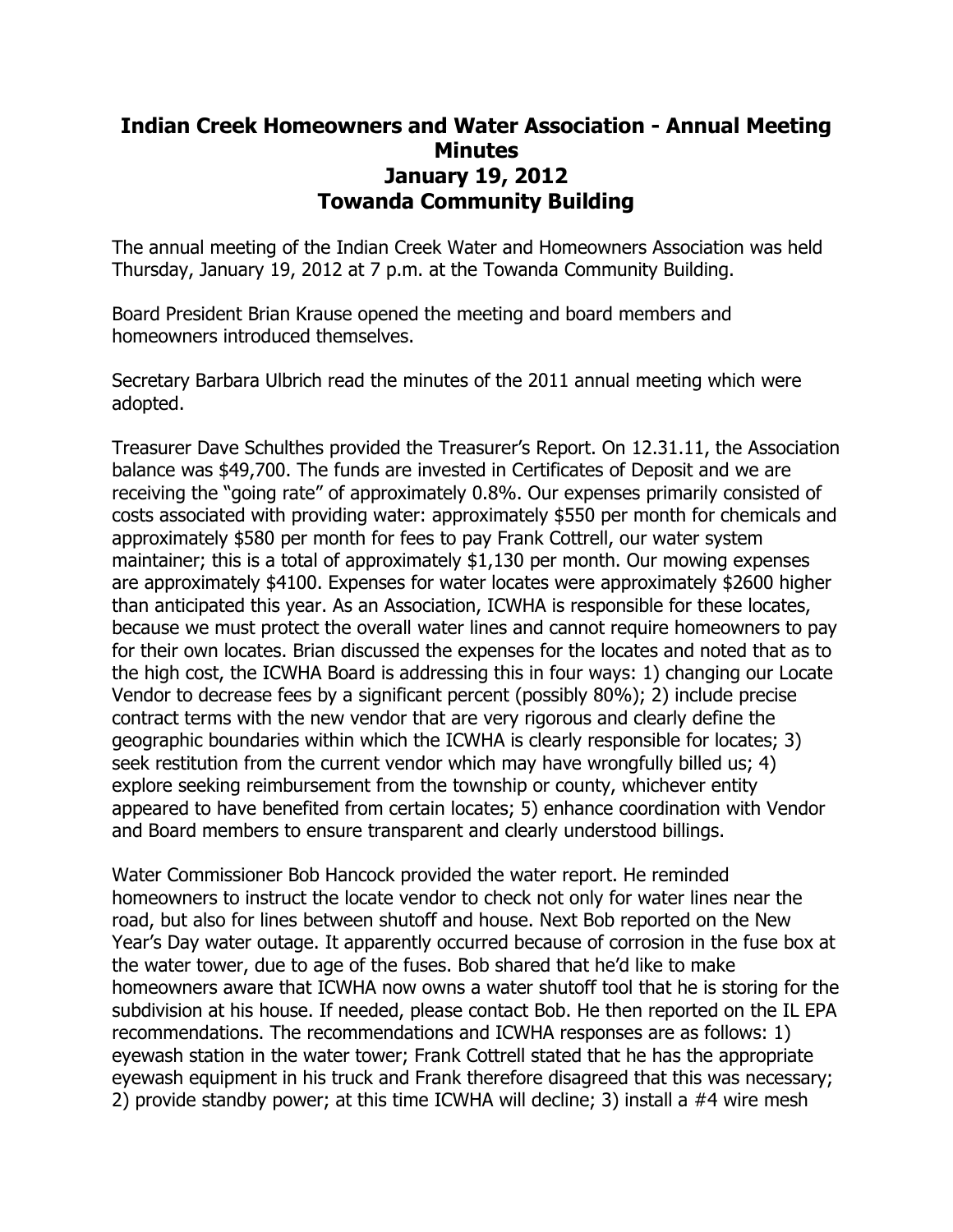screen on end of overflow tank pipe; this has been done; 4) conduct biannual cross connection survey; we will conduct this survey.

Next Bob reported that ICWHA may want to consider installing 2 more flushing hydrants to address the brownish water we have; cost would be \$4000-\$5000 installed; there is not a guarantee that these extra flushing hydrants would remove the discoloration. The subdivision currently has 5 flushing hydrants. This will remain under consideration. As to notification of water problems/ outages/boil orders, we do have the red and green light system. We also have a phone tree notification system, but apparently some homeowners did not receive calls on New Year's Day. We will consider a text or email alert system.

Dave also reported on the water tower insurance claim. You'll recall that an explosion at the water tower occurred in June 2007 and two of the painters hired were injured. Our insurer maintains that the ICWHA is not liable, because the workers had complete control of the work place. It was noted that the painting company was cited for 6 OSHA violations. The insurance claim against the ICWHA has moved through the lengthy litigation process, and is now set to be heard by the Judge on 3.29.12 in a hearing that may conclude the case.

Jim Russell gave the Groundskeeper's report. Jim noted that he intended to rehire Gene Heitz to mow, except for the woods area, which Jim and Larry Meyer mow.

Homeowners and Board reviewed several photographs of the former Hines property, which is now owned by Chase Bank. Chase has held the house for the past year. Per homeowners Rod & Joni Brittain, apparently Chase has hired a service to occasionally maintain the home, including draining the basement of black, brackish water, where mold has apparently grown. The state health department tested the water in the pool; mosquitoes breeding in the water tested positive for West Nile virus and the department then sprayed the water. 3-4 dead animals have been seen in the pool. The home continues to be in significant disrepair. ICWHA has shut off the water, over concerns about contaminating subdivision water supply. Apparently the gas company has recently marked the yard and it's expected the Bank will remove gas lines. There was discussion on petitioning the state's attorney to declare the house a safety concern and hazard; it seems that on such a petition, the state will then be obligated to contact Chase, which will have to take action to remedy the hazards. Rod will provide further information to Brian, who will review and consider our best next steps to address this property.

Barb Ulbrich did not have any Secretary's report, except to again thank Helen Mogill for her past service with the website and newsletter. Helen reported that Kathy Dumler now is handling the site and newsletter. Helen proposed that the association pay for an independently hosted website rather than relying on whoever is the current newsletter